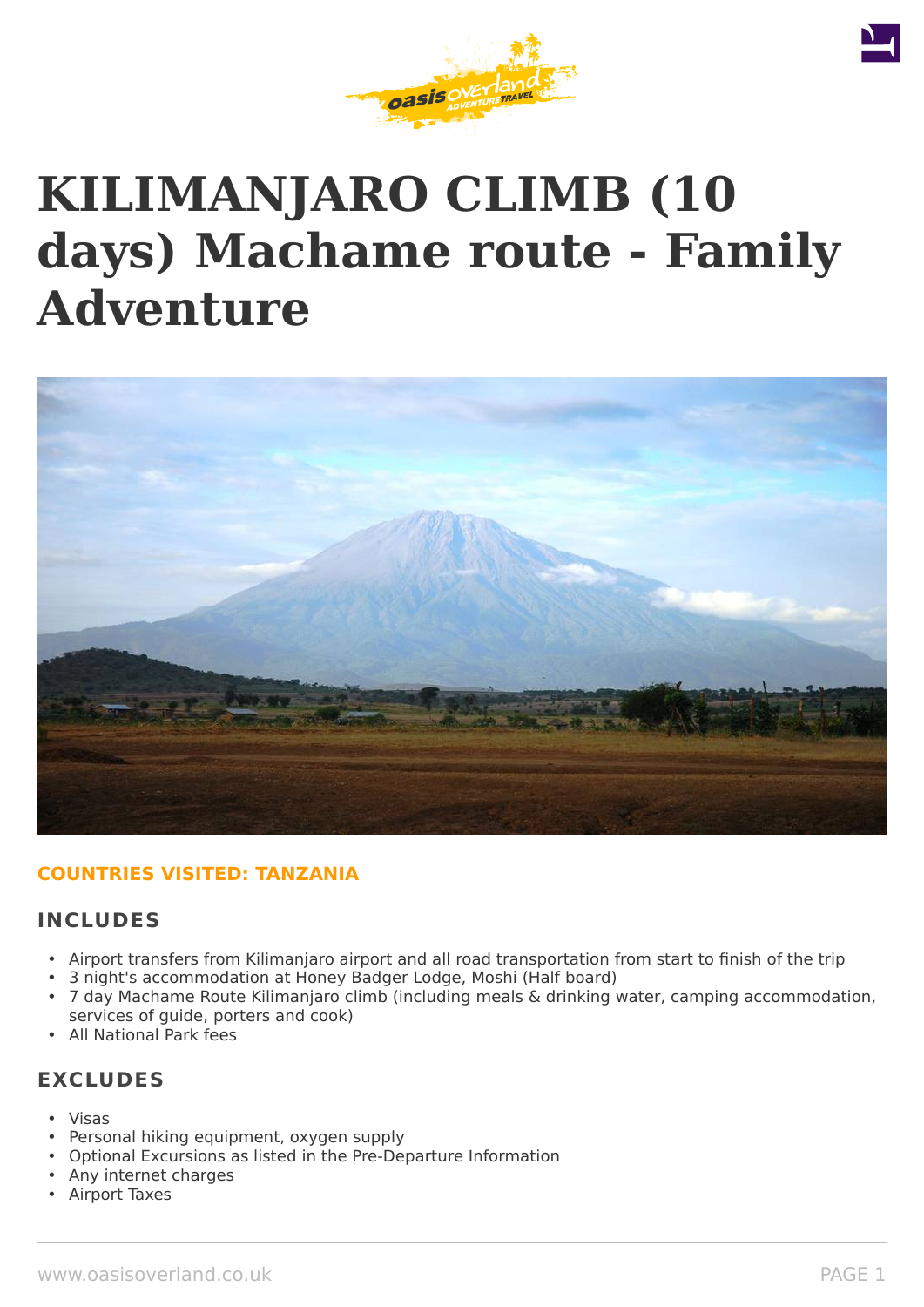- Travel Insurance
- Flights
- Drinks
- Tips

# **TRIP ITINERARY**

# **DAYS 1 MOSHI**

At **5896m Mount Kilimanjaro** is the highest point in Africa and the tallest free-standing mountain in the world. Few mountains can claim the grandeur of Kilimanjaro , with it's breathtaking views of Amboseli National Park in Kenya, the Rift Valley and the Maasai Steppe. Unlike many of the world's other high peaks, no climbing is actually required and even first-time enthusiasts can hike to the top.

Your Kilimanjaro adventure begins with you being met at Kilimanjaro airport and transferred to the tour hotel. Feel free to the make use of the **swimming pool** or explore the friendly town of **Moshi** before your trek briefing at the hotel with our mountain guide in the late afternoon.

# **DAYS 2 MOSHI TO MACHAME CAMP**

After an early breakfast we will leave Moshi at 9am and drive for approximately 45 minutes to Kilimanjaro's **Machame Gate**, on the southwestern side of the mountain. Your guide will handle your registration before we begin the hike around 10:30am.

Once we start our ascent we immediately enter the **rain forest**. The trail ahead is often very muddy and slippery, due to heavy rains on this side of the mountain, so good grip footwear, trekking poles and gaiters are recommend even at this early stage! Our cooks will have a welcome lunch ready for us at the halfway point, then we continue through the rain forest and we should reach camp at around 4-5pm. Camp is set up for us ahead of our arrival, giving us time to unpack, relax and socialize around the campfire.

### **Machame Gate to Machame Camp**

- Elevation: 1640m to 2850m
- Distance: 11 km
- Hiking Time: 5-7 hours
- Habitat: Montane Forest

# **DAYS 3 MACHAME CAMP TO SHIRA CAMP**

After an early breakfast, we climb to the top of the rain forest and follow a gentle gradient though the **moorlands**. After lunch we follow a rocky ridge, and as **Shira plateau** comes into sight, we are welcomed with some spectacular views of the **Western Breach** with its stunning glaciers. The path leads us to Shira camp, which is located on moorland meadows next to a cold mountain stream. We should arrive at camp around 2-3pm, and have the rest of the afternoon and early evening to explore the plateau. Please note that this camp is exposed to the elements and at night temperatures can drop to below freezing.

### **Machame Camp – Shira Camp**

- Elevation: 2850m to 3810m
- Distance: 5 km
- Hiking Time: 4-6 hours
- Habitat: Moorland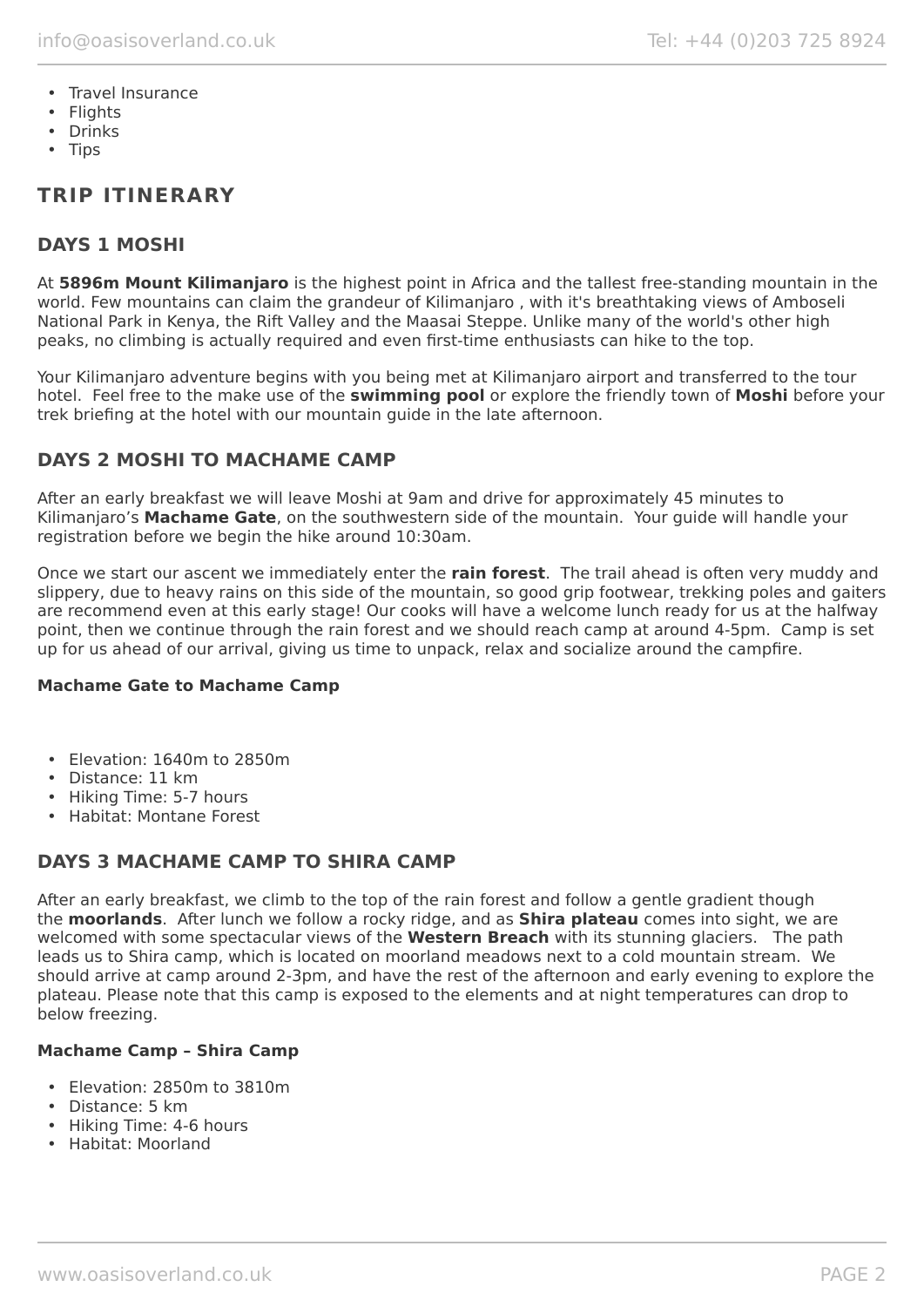# **DAYS 4 SHIRA CAMP TO LAVA TOWER TO BARRANCO**

Today's hike will take us past the **Lava Tower at 4600m** before descending down to **Barranco Hut** at an altitude of 3900m. Today is extremely important for acclimatization, and will be the toughest so far. The terrain will change from moorland into semi desert and rocky landscape, which surrounds the Lava Tower. Barranco Camp is in a valley below the Breach and Great Barranco Wall, and we should arrive at camp around 4pm, giving us time to rest and find a prime position for what is sure to be a memorable sunset.

Today be careful to notice any signs of altitude sickness and be sure to make our guides aware of how your feeling, so that they can plan accordingly and make recommendations for the following days hike.

#### **Shira Camp to Lava Tower to Barranco**

- Elevation: 3810m to 4630m
- Distance: 7 km
- Hiking Time: 4-5 hours
- Habitat: Semi desert

# **DAYS 5 BARRANCO CAMP TO KARANGA CAMP**

Over breakfast we take in the enormity which is the great **Barranco Breach Wall** and consider our next task of climbing it! The climb itself is not as hard as you may anticipate and brings us just below the **Heim Glacier**. We now head down into the **Karanga Valley**, where our path entwines with the Umbwe route. We plan to arrive at Karanga camp by mid-day, giving us time to unpack, relax and socialize before dinner.

#### **Barranco Camp to Karanga Camp**

- Elevation: 3976m to 4200m
- Distance: 5 km
- Hiking Time: 4-5 hours
- Habitat: Semi desert

### **DAYS 6 KARANGA CAMP TO BARAFU CAMP**

Leaving Karanga camp we have another shortish day but with some steep valleys to negotiate. We have some hard hiking today, especially as your body may well be struggling with the altitude. Our destination is Barafu Camp (Barafu meaning 'ice' in Kiswahili) from where we make our **final ascent** at midnight. Once at the camp we will have time to walk around the rocky ridge for some **spectacular views of Mawenzi peak** and Kibo, weather permitting!

We will have the afternoon to prepare our equipment for our final ascent and then an early dinner and early to bed to get some much needed pre-climb rest and sleep.

#### **Karanga Camp to Barafu Camp**

- Elevation: 4200m to 4673m
- Distance: 4 km
- Hiking Time: 4-5 hours
- Habitat: Alpine desert

# **DAYS 7 SUMMIT DAY - BARAFU CAMP TO UHURU PEAK TO MWEKA HUTS**

Today is our **ascent day**! We'll wake at 23:30, have a light breakfast and prepare for our journey under a star lit sky. It will be a very cold and steep hike, but everyone's spirits will be high! We have around a 6-8 hour hike to the top of Africa. Once at **Uhuru Peak**, we will have reached the **highest point on Mount Kilimanjaro** and the continent of Africa. You would have to travel more than 3,000 miles toward the Himalayas to find a higher peak! Faster hikers will see an incredible sunrise from the summit, others from Stella Point, just below on the craters edge, but both are sure to be a memorable and breath-taking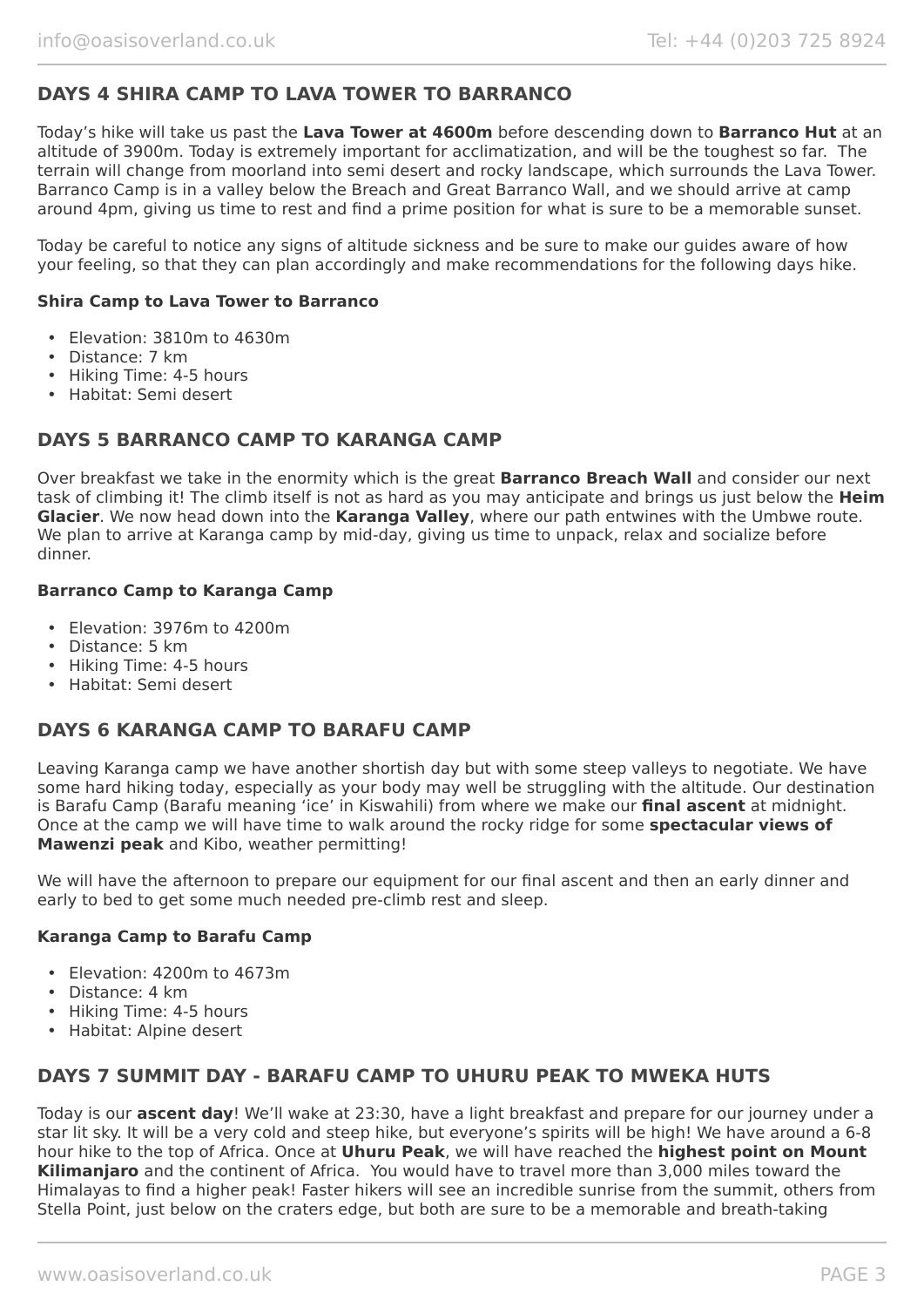experience. Once we have all reached the summit, had time for some 'champion' photos, we need to head straight down. We head for Mweka Huts, which will take around 5 hours, after dinner we get some welldeserved sleep!

Please note that we will be doing the beginning of this climb in the dark with headlamps or flashlights. It will be very cold until you start descending, so you will need all of your warm layers. This is, by far, the most difficult part of the trek. Slowly, slowly and in Kiswahili "pole, pole," an optimistic attitude will get you there!

#### **Summit Day - Barafu Camp to Uhuru Peak to Mweka Huts**

- Elevation: 4673m to 5895m to 3068m
- Distance: 4 km up, 11 km down
- Hiking Time: 13-16 hours
- Habitat: Stone scree/ice capped summit

# **DAYS 8 MWEKA CAMP TO MWEKA GATE**

After a hearty and well-deserved breakfast, we make our way down to **Mweka Gate.** We will reach the gate around 2-3pm, and at this point we will receive our Summit Certificates, and say goodbye to our guides, cooks, and porters. We'll transfer to your hotel in Moshi, where it is definitely time for celebrations!!!

#### **Mweka Camp to Mweka Gate**

- Elevation: 3068m to 1640m
- Distance: 10 km
- Hiking Time: 3-4 hours

# **DAYS 9 MOSHI**

Free day for you to relax after you have achieved this extraordinary feat, for those wishing to explore Moshi township, you have time to do so today, or if you wish you can take an Optional Chaga Village tour. On this tour you will learn about the people of Kilimanjaro - The Chaga tribe, you will have a guided tour and learn about their history and culture as well as visiting the local Chaga museum.

# **DAYS 10 MOSHI**

Transfer to Kilimanjaro International Airport for outbound departure.

# **ESSENTIAL INFORMATION ABOUT YOUR TRIP**

### **ARRIVAL & ACCOMMODATION**

**Trip Joining Point:** Springlands Hotel, Moshi

**Start Time Day 1:** 17:00

**Address:** Tembo Road, Pasua Area, Moshi, Tanzania

**Telephone:** +255 784 451 000

All prices listed are approximate and subject to limited availability.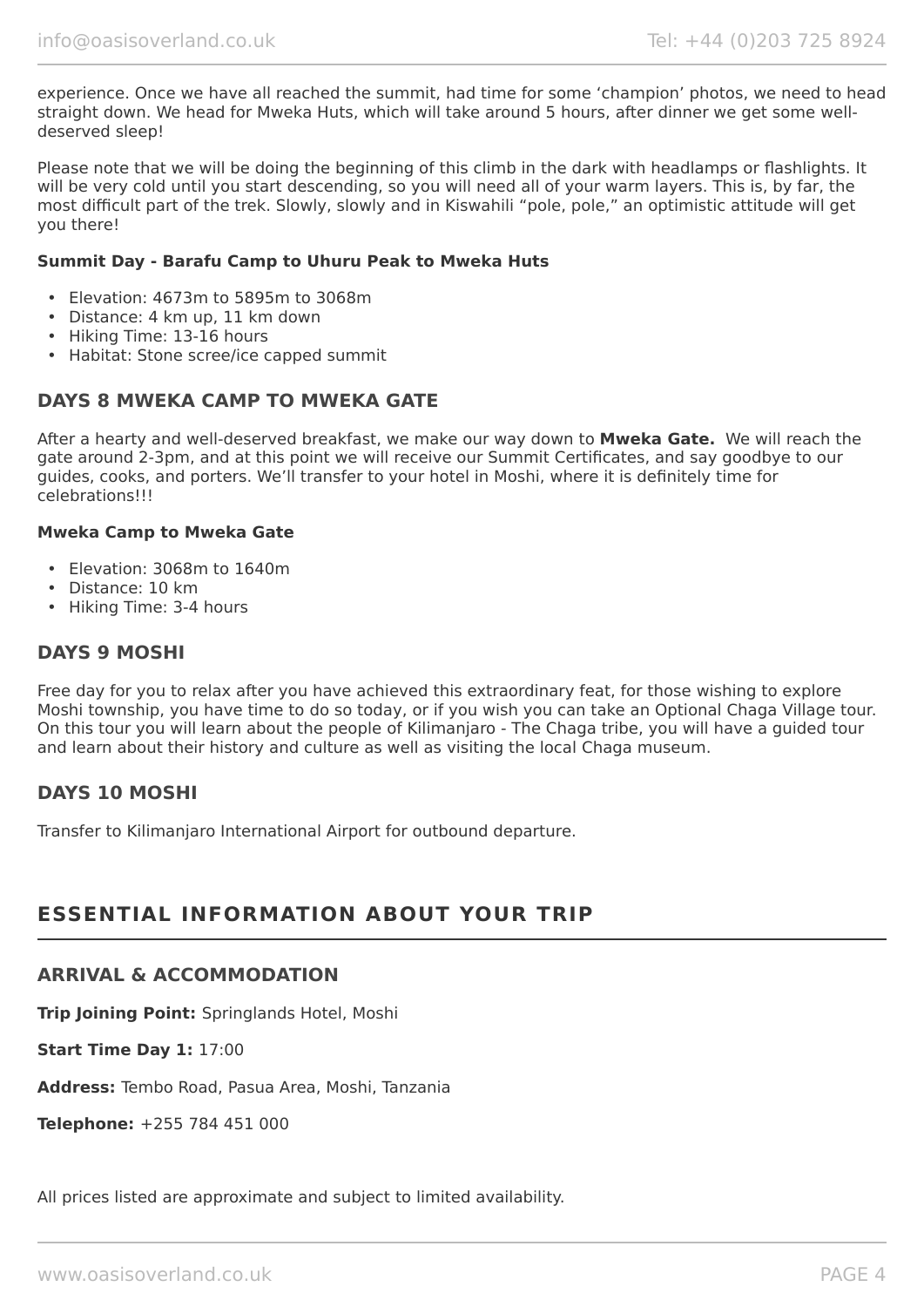| <b>Room Type</b>     | <b>Price</b> | <b>Descript</b> |
|----------------------|--------------|-----------------|
| Single en-suite      | On request   | Per Room        |
| Double/Twin en-suite | On request   | Per Room        |
| Triple en-suite      | On request   | Per Room        |

**Description** 

#### **The trip starts from Springlands Hotel at approximately 5pm on the evening of Day 1 of your trip.**

Situated in a rural community, this comfortable hotel offers good value en-suite rooms with showers, mosquito netting and fans. There are pleasant gardens with indoor and outdloor bars and a large swimming pool.

#### **PRE-TRIP ACCOMMODATION:**

We provide a free service for booking pre-trip accommodation and airport transfers. Just contact us to request the accommodation / transfer required. We will require your flight number, arrival time, and arrival date so please ensure this information is forwarded to us as soon as you have booked your flight. Please book this service as soon as you have booked your flight and no later than 6 weeks prior to departure, after which a late booking fee will apply. If you have booked through a travel agent, please contact your agent to request pre-trip accommodation and airport transfers.

If you are arriving early in the morning and you would like to check in immediately, you may have to reserve your room for the previous night to ensure direct check in, otherwise you may have to wait until normal check in times (usually 1pm to 2pm).

#### **AIRPORT TRANSFERS:**

**Airport Transfers are not included** between Kilimanjaro International airport and Moshi but can be added to your booking on request provided you request these via the UK office at least four weeks before your departure).

If you book an airport transfer, then on arrival at Kilimanjaro airport, you will be met by a representative holding an Oasis Overland sign or with your name displayed. The representative will be waiting for you in the arrivals hall and then transfer you to the hotel.

# **PRE-DEPARTURE MEETING**

Day 1 of your trip is an arrivals day, there will be a pre-departure meeting in the starting hotel this afternoon / evening. There will be a notice in reception advising the exact time and here you will be briefed on the day to day running of your climb. You will need to have a photocopy of your **passport information page**, **insurance policy details** with policy number and confirmation that the duration will cover you for the entire trip and a **24-hour emergency assistance** telephone number. It is essential that you attend this meeting - please let the UK office or your tour leader know if you are unable to do so.

# **POST TRIP ACCOMMODATION AND AIRPORT TRANSFERS**

Post-trip accommodation & airport transfers can be arranged by emailing your departure flight details to our office at **[africa@oasisoverland.co.uk](mailto:africa@oasisoverland.co.uk) or with your tour leader at your tour briefing on Day 1.**

## **FLIGHT INFORMATION**

Day 1 in your departure city, is an arrivals day. For your convenience we would advise that you arrive at the latest, on the afternoon of this day. You may wish to allow some extra time to explore your arrival and departure cities.

We recommend allowing an extra day post trip before booking a return flight, just in case of any unexpected delays.

There are many online flight search engines such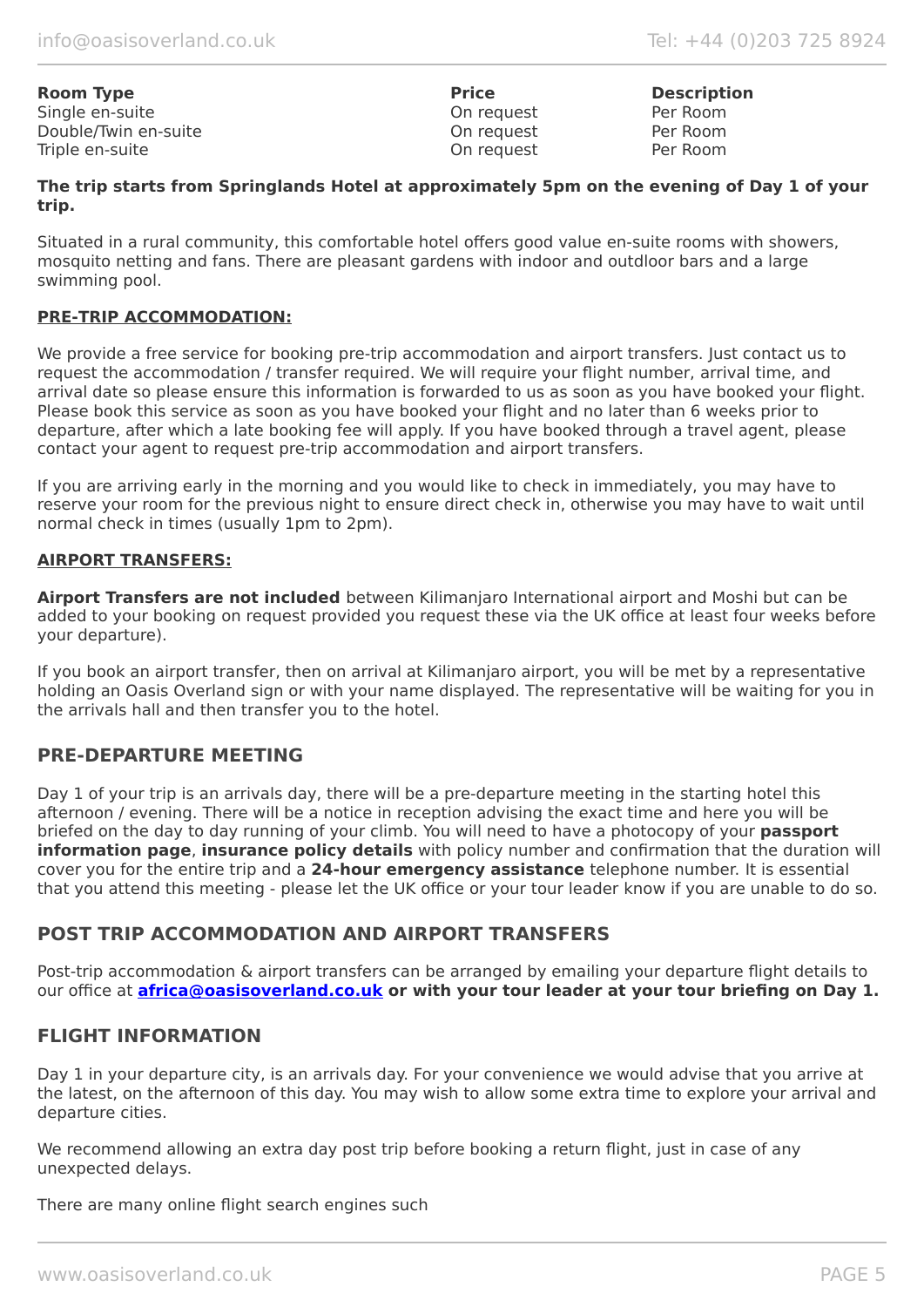as **[www.skyscanner.net](http://www.dpbolvw.net/click-5720161-10639348)** or **[www.ebookers.co.uk,](http://www.ebookers.co.uk/)** flights can also be booked direct with airline websites or through travel agencies. Please inform us of your flight details through your online account, as airport transfers can be arranged for various trips.

**One way ticket:** If you intend to travel on a one way ticket to meet up with one of our trips, without possessing an onward flight ticket - we recommend that you have a copy of your payment confirmation/ receipt (that you will be sent at time of your balance payment) available at immigration to assist easy entry.

## **PASSPORTS**

Your passport must be valid for at least 6 months AFTER your trip finishes. This is a general requirement for all of the countries we travel to on our trips.

If you have dual nationality you can only use one passport for the entire trip. It is your responsibility to ensure you have all the relevant visas you require.

# **VISAS**

The information below is to be used only as a guide and may change without prior notice. It is advisable to contact the relevant embassy in plenty of time before the trip departs to check the current visa requirements**.** It is **your responsibility** to ensure you have all the relevant visas you require.

Visas must be paid for **in USD cash ONLY.**

For more information on other nationalities & visas checkout **[www.projectvisa.com](http://www.projectvisa.com/)**

#### **Tanzania**

Passport Holders from UK, Ireland, Australia, New Zealand, Canada and most EU countries will require a visa to enter Tanzania. The approximate cost is \$50 USD. Passport holders from the USA can also obtain their visa on arrival and the approximate cost is \$100 USD. South African passport holders are Free of charge.

Passport Holders from other countries, will need to check the current visa requirements with the relevant consulate, and whether you need to obtain the visa in advance.

For those travelling on the Grand Adventurer, Apes & Lakes and Gorillas, Gameparks & Zanzibar trip, the Tanzanian visa is a Single entry visa which allows you to travel to one neighbouring country (Kenya) and still remain valid. As your trip travels into Tanzania from Rwanda then into Kenya (Nairobi) and back into Tanzania you will be able to use the single entry visa.

### **VACCINATIONS AND HEALTH**

It is possible that you may require some vaccinations for your trip, depending on the areas that you are visiting. As we are not medically trained, we are unable to give detailed advice on vaccination requirements, so please use the information below as a guide only. We have worked closely with **Nomad Travel Clinics** for many years and they offer Oasis travellers a **10% discount** on vaccinations, antimalarial drugs, first aid items, clothing and equipment, just enter discount code OASIS1000 at **[www.nomadtravel.co.uk](http://www.nomadtravel.co.uk/)**. Alternatively you can check out the **[fit for travel website](http://www.fitfortravel.scot.nhs.uk/home.aspx)** for more travel health information or consult a reputable travel clinic or your GP for information and advice. We suggest that you allow at least 8 weeks to get all your vaccinations.

**Yellow Fever** - Being vaccinated against Yellow Fever and having a valid certificate and a photocopy is deemed compulsory in nearly all the countries we visit in Africa, especially at certain borders and are needed if you are entering from an infected country. You can view a list of countries requiring a certificate through the World Health organisation **[http://www.who.int/ith/ITH\\_country\\_list.pdf](http://www.who.int/ith/ITH_country_list.pdf)**

**Rabies** - Vaccinations are regularly advised for all countries that we travel through in Africa - especially if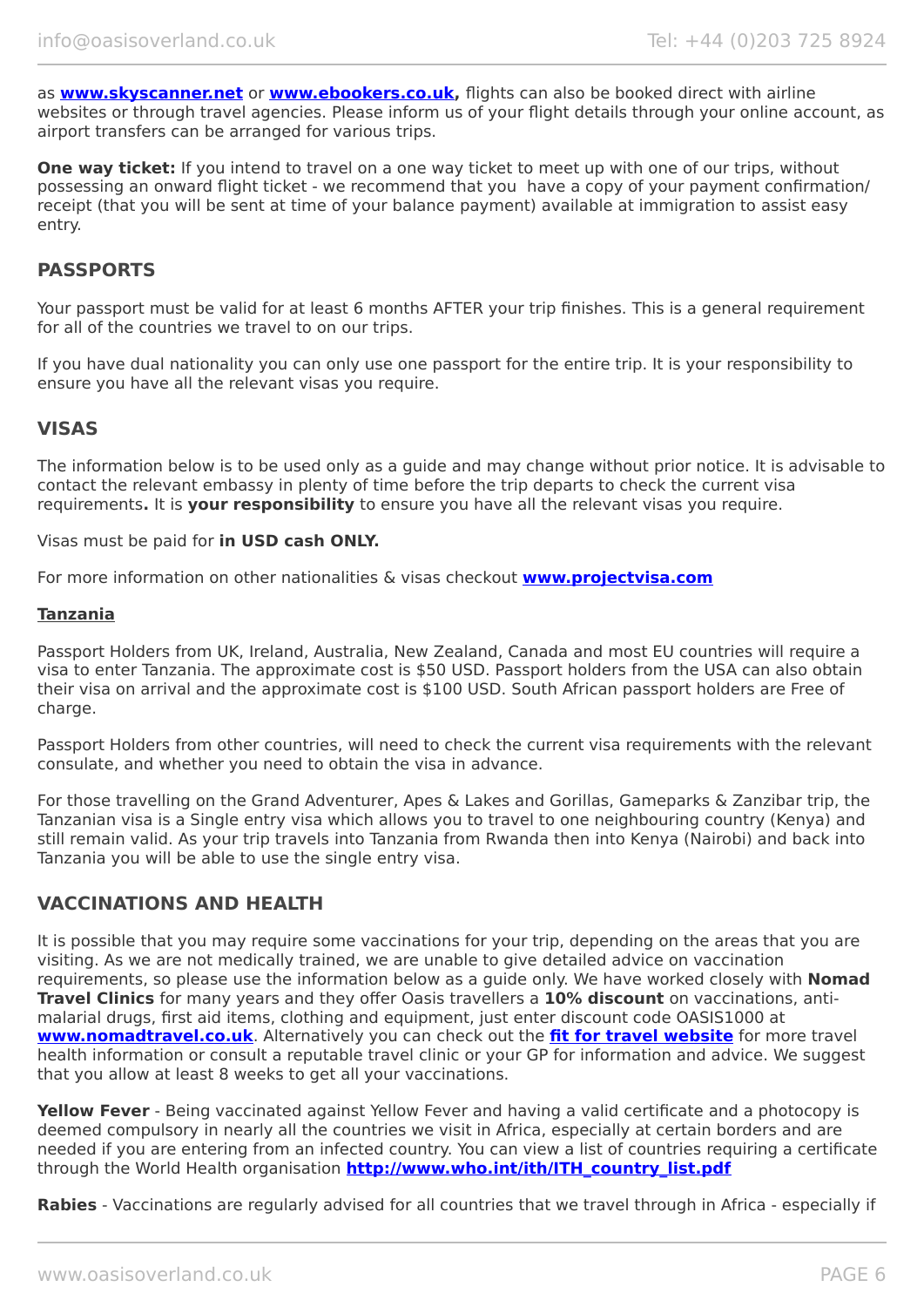time and money are not a deterrent.

**Malaria** - In some of the areas we visit there is a risk of contracting Malaria. You must be aware that whatever malaria prophylactics you are taking, they only offer partial protection. They must be coupled with your own physical efforts against being bitten - which is the best prevention. Malaria-carrying mosquitoes come out at sunset so from this time you should wear long sleeves and trousers. Exposed skin, especially ankles, should have insect repellent containing 'Deet' applied to them. Your crew will advise on where the worst affected areas are on the trip. There are a number of prophylactic malaria treatments on the market & requirements change. It is also wise to take a sample of whichever prophylactic you choose, a few weeks before you leave. This way you may determine early on if you have any adverse reactions so you can change the regimen if necessary. Please consult a reputable travel clinic or GP for advice. For more information visit **[www.nomadtravel.co.uk](https://www.nomadtravel.co.uk/) or [www.fitfortravel.scot.nhs.uk](http://www.fitfortravel.scot.nhs.uk/)**

**Altitude sickness** - This is caused by thin air (due to lack of oxygen) and can affect anyone arriving at high altitude (above 3000mtrs). The symptoms are headaches, dizziness, shortage of breath and possibly nausea. To avoid this or alleviate the symptoms make a point to acclimatize by arriving into a high altitude destination a few days early and make sure you do not over exert yourself, rest for a few hours, avoid drinking alcohol, smoking, large meals and drink plenty of water.

As we are travelling mostly by land (as opposed to flying into a high altitude location) we should acclimatise gradually, and so avoid 'soroche', mountain sickness.

**Dengue** - Unlike the malaria mosquito, which bites at night, the dengue carrying mosquito bites during the day. Some areas we travel to do have occasional outbreaks & it is therefore advised that you take care not to be bitten during the day as well as at night. There is no vaccine available.

**Health** - To join our trips you should be in good general health. Your medical insurance company must be told if you have any pre-existing medical condition / allergy or if you are on any regular medication, otherwise you may not be covered under your policies for these. Our crew will need to know of any medication or conditions you may have. For general health advice log onto **[www.nathnac.org/travel/](http://www.nathnac.org/travel/index.htm)**

# **TRAVEL INSURANCE**

It is a compulsory requirement that you have adequate travel insurance before you join any Oasis Trip & at the very least are insured for all necessary medical & repatriation costs incurred.

You will be asked to provide the following details in **My [Oasis Account](https://oasisportal.eecsoftware.com/)** if you have not already done so: travel insurance name, insurance policy number & insurance emergency telephone number. You will also be required to give a copy of your policy with this information to your Tour Leader on arrival with confirmation that the policy duration is sufficient to cover you for the entire duration of your trip. It is also wise to leave a copy of your insurance policy with a friend or relative for safe keeping.

We believe that your safety and holiday enjoyment are very important. It is a mistake to think that "it will never happen to me". It is also very important that you are covered for all the activities that you may wish to undertake while on our trip. It is extremely important that you check the full extent of your cover related to 24 hour Medical Emergency Assistance. In the event of you needing medical treatment you want to know that you have the best cover available to you. Your policy should include adequate Medical Emergency and Repatriation cover as well as Cancellation, Baggage and Personal Liability cover. You need to be aware of EXACTLY what activities your policy covers you for. Please note that skiing is not usually covered in most insurance policies.

We offer tailor made Overland Adventure Travel Insurance that covers most of the adventure and sporting activities on our trips.

For further information on the insurance we offer, the activities covered and costs, check out the **[Travel](https://www.oasisoverland.co.uk/travel-insurance) [Insurance](https://www.oasisoverland.co.uk/travel-insurance)** section of our website. You can purchase our insurance by logging into **[My Oasis Account](https://oasisportal.eecsoftware.com/)** and click 'Buy Insurance' or through the following **[link](https://www.campbellirvinedirect.com/oasisoverland/)**.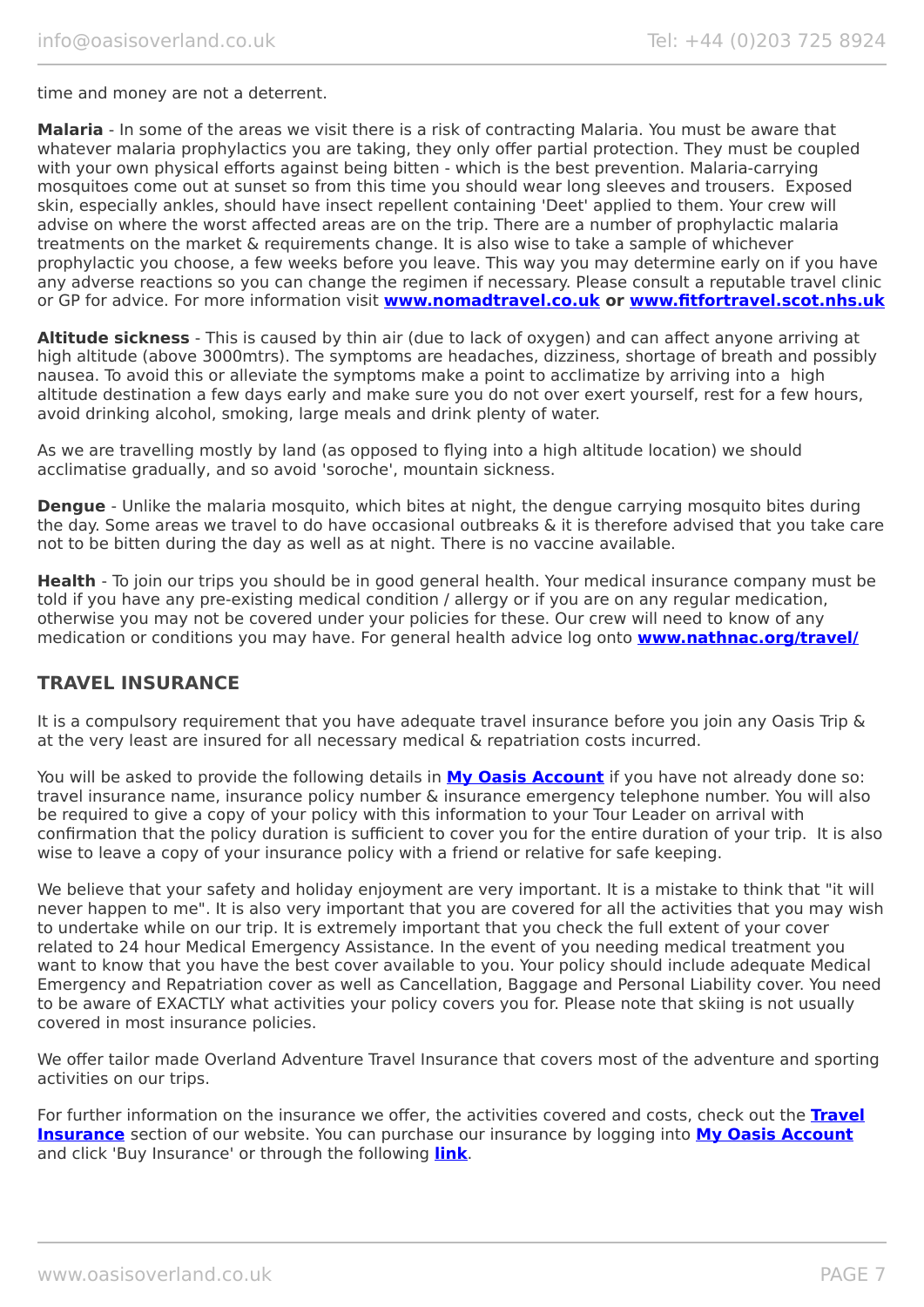# **MONEY, BUDGETS AND LP**

#### **Spending Money**

From past trips and travellers feedback £20 to £30 per day per person whilst not climbing, should cover costs such as meals not included, soft drinks and beers, email & communications, souvenirs and other general spending. Personal spending habits & budgets differ greatly from person to person, so it is difficult to give a specific amount. Budget separately for optional activities (see optional excursions page).

#### **How to bring your currency?**

Past Oasis travellers have fed back that they have felt, as a general rule it is best to bring your money as **US\$ Dollars/Euros or English Pounds Sterling cash** (exchange rates in Tanzania are normally better than in the UK).

Please remember that visas need to be paid for in US\$ CASH ONLY!

**Make sure that all your notes are in good condition. Old, torn or marked notes are often refused by the banks and shops. Please ensure your notes are dated post 2006 and do not have a serial number starting with CB.** Scottish pounds are also not accepted.

#### **Changing money**

Change your money only at banks or forex bureaus. It is illegal to change money on the street, as these people will normally be opportunistic thieves or undercover police.

#### **Credit & Debit Cards**

If you are intending using your credit or debit card, we suggest taking more than one card with you as you may find that your card is not accepted in the first ATM you try. Visa and Maestro cards are best. **We do not recommend using MasterCard based cards in Africa as they have very limited access through large parts of Africa.** Please note that usually you will be given local currency and NOT US\$ or £GB. We recommend that you inform your bank that you will be using your card abroad to avoid it being blocked. Please see the optional excursions page for activities that can be paid for using a Credit or Debit Card. Commission rates vary between 2-8%.

#### **Pre-Paid Travel Currency Cards**

These cards are similar to normal Credit and Debit cards but they can be pre loaded with cash before you travel with a set amount allowing you to withdraw this cash using the card at normal ATMs. It is a more secure way to access cash on your trip, but again do not rely on these as your sole means of funds on a trip - (please refer to the ATM section). Several banks and companies now offer these cards, but be sure to look into the rates for withdrawing cash when making your decision. When using these cards abroad you will use them to withdraw the local currency from an ATM and not the currency that you loaded onto the card.

#### **ATMs**

These are available in Kilimanjaro airport and Moshi which allow you to withdraw local currency only. We discourage you from relying on your ATM card as a primary source of funds in case it is lost/stolen/ swallowed, or the machine isn't working. Besides memorising your PIN, it is also important to be aware of your daily withdrawal limit and bank withdrawal costs.

#### **Tipping**

Is often expected and relied upon. It is often more than a reward for services well done, but, as wages are extremely low, it is an accepted means of supplementing an income. If you would like to leave a tip for any activity/individual, you could organize this as a group and give a tip at the end. A recommended amount for restaurants is usually 10% of your total bill and similar for activities. Some countries also add an extra Government tax on restaurant bills.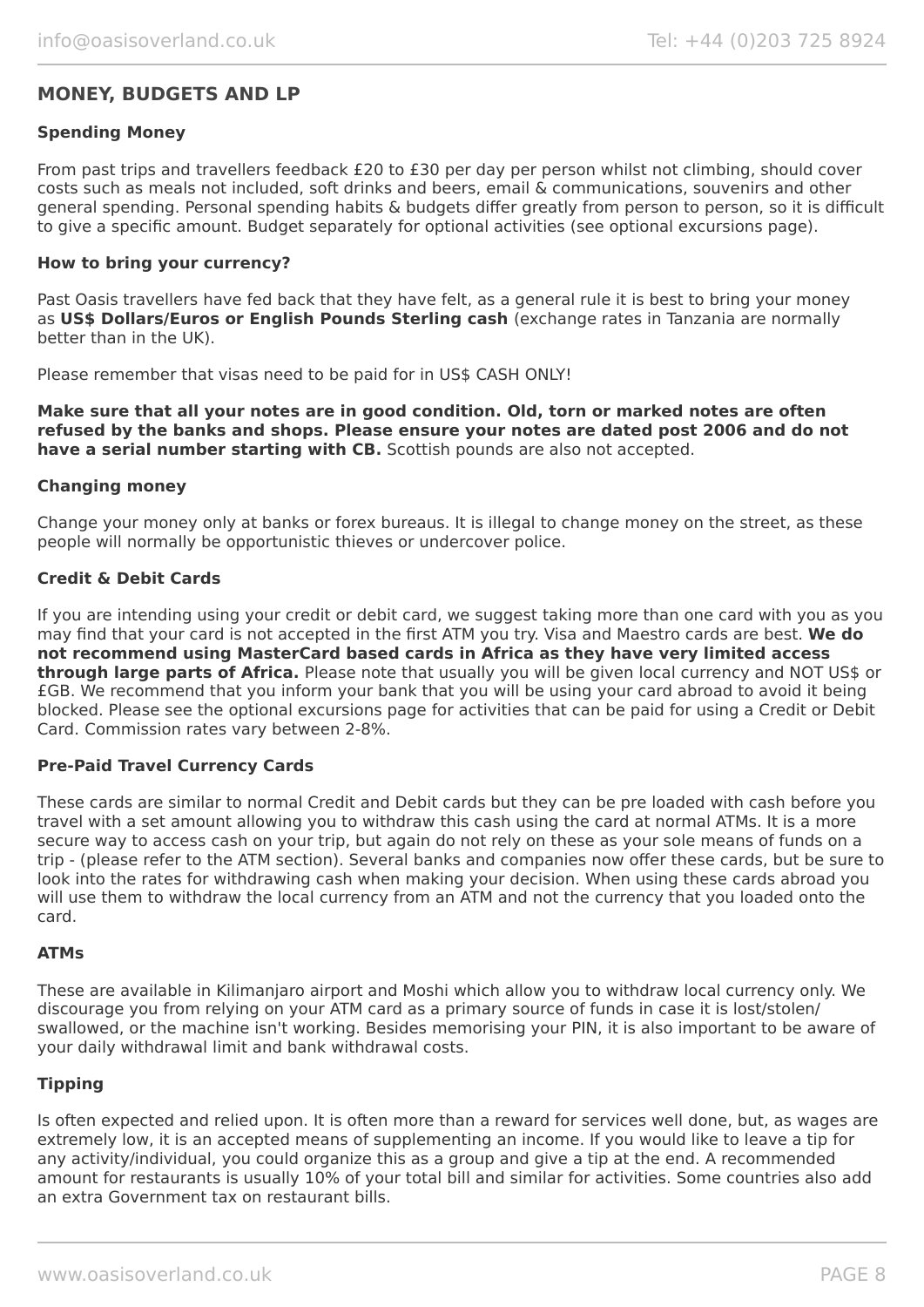Tipping your guides, porters and cooks for your climb is highly recommended! As a guideline we suggest: \$5 USD per porter per day; \$8-\$10 USD per cook per day; \$15 USD per assistant guide per day; \$20-\$25 USD per head guide per day.

# **CLIMATE**

In East Africa (Kenya, Uganda, Tanzania) the year is loosely divided into the 'short' rains (November) and the 'long' rains (March to May). The 'rains' usually last for one or two hours each day followed by hot sunny weather. Nights can be surprisingly cold at higher altitude in the Ngorongoro Crater & The Rift Valley.

Mt. Kilimanjaro can be trekked at all times of the year, but it is worth taking into consideration the seasonal rains and varying weather patterns on the mountain. It is commonly suggested that some of the best months for trekking Kili are:

January, February, early March & September, which are the warmest months and relatively clear of cloud with the occasional brief shower. August and September are the driest months, while October and November also enjoy mild weather and little rain.

Mid March, April and May are the main rainy seasons in Tanzania and it can be quite wet at lower elevations, with the chance of heavy rain below and snow on top. Temperatures are still quite high but this is the time there may be large cloud formations which can block the views.

# **WHAT TO TAKE**

You will undoubtedly pack and unpack your bags at least 3 or 4 times before finally feeling satisfied that you've included what you need for this adventure of a life time! Your preparation for your climb needs to be well thought out and executed wisely, which is why we'd like to give you a helping hand with a comprehensive packing list.

Remember that you are packing for a period of 7 days or more, and will have no facilities or time for washing or drying clothes on your climb. So having plenty of the essential clothing packed away in separate bundles and in water proof bags (plastic/zip lock bags) is highly advisable. You will never believe how thankful you will be on the mountain when you come across a clean and dry pair of socks!

# **Equipment Personal Effects & Toiletries**

- Sleeping Bag 4 season bag & sleep liner
- Foam sleeping mat or thermarest & repair kit
- Small waterproof day-pack or rucksack approx 35 litres
- Water proof soft rucksack or holdall (to be carried by porter)
- Insulated water bottle/bladder/ camel pack, flexi flask
- Travel pillow
- Trekking poles (optional)
- Camera with protective case, spare batteries, film/ memory card
- Torch & spare batteries (head torch is best)
- Travel adaptor plug/charger (for cameras & mobile phone batteries)
- Soap, shampoo, toothbrush/ paste, antibacterial hand wash, lip balm & moisturiser
- Sun block 35 + after sun. hat & sun glasses or goggles polarized
- Towel &/or sarong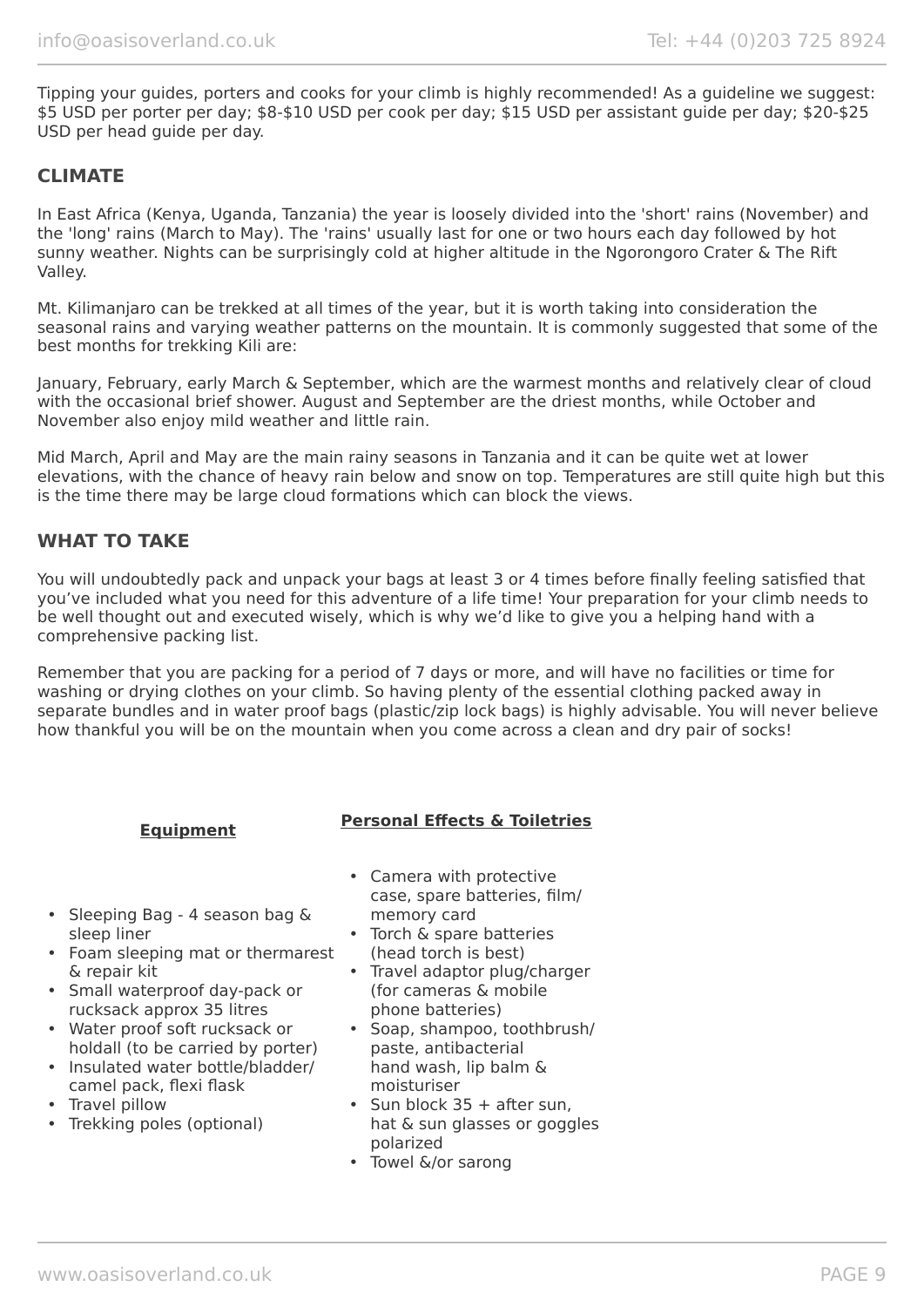# **Clothes Clothes**

- Comfortable waterproof hiking boots plus light walking shoes (for wearing at the huts)
- Waterproof, breathable and windproof trousers & jacket
- Several sets of Underwear
- Several pairs of thick socks
- Thermal underwear
- T shirts/shirts

- Hiking shorts, and pants
- Long sleeve thermal
- Fleece/sweat shirt/jumper
- Water proof gloves/mittons
- Glove liners for added warmth
- Balaclava
- Woollen hat

# **Recommended Medical Kit List**

- Antiseptic ointment/ Antihistamine cream & tablets
- Nurofen or equivalent pain-killer
- Appropriate pain killer for children-eg calpol
- Eye-drops/bath
- Anti-diarrhoea treatment
- A couple of bandages (elasticated & triangular)
- Medication for personal allergies/ Malaria Tablets see asthma etc
- Insect repellent containing Deet
- Rehydration sachets
- Assorted plasters
- 1 Course of malaria treatment per traveller
- Some suitable antibiotics as recommended by your doctor for infected cuts or to treat severe dysentery
- Vaccinations & Health section

We advise you to bring a small personal medical kit as some local operators may not have medical kits to hand.

# **PHOTOGRAPHY AND ELECTRICAL EQUIPMENT**

**Cameras (incl. Digital & Video Cameras) -** An easy to use 'point and press' will get you some good photos. For memorable shots, it may be worthwhile investing in an SLR camera, but be sure to get some practice in before the trip! Most towns and cities have internet cafes where you can download onto CD/ internet sites - but don't rely on it.

**Photography -** Be aware of your surroundings when taking photographs and filming. Some locations will be sensitive or have local laws banning photography. For example it is usually forbidden to use cameras at borders or around government buildings, military installations, bridges and airports or to take photos of local officials. If you do take photos or film where it is not permitted you may find yourself being questioned by irate officials who may decide to confiscate your camera or instruct you to delete all the images/footage on your device. If in doubt ask for permission, or if there is no-one to ask use some common sense.

**Drones -** As the use of drones becomes more common, countries throughout the world are gradually updating their laws and restrictions on usage. The specific regulations will vary from one country to another, so do check the UK Foreign and Commonwealth Office advice for the latest information. As with cameras, use your common sense if you do use a drone and avoid operation in sensitive areas. If you plan to bring a drone on your trip with us please contact us first to ensure there will be a suitable place to store it while on your trip.

**Electrical charging & power supply -** It may be difficult to find a power source for charging at times,

info@oasisoverland.co.uk Tel: +44 (0)203 725 8924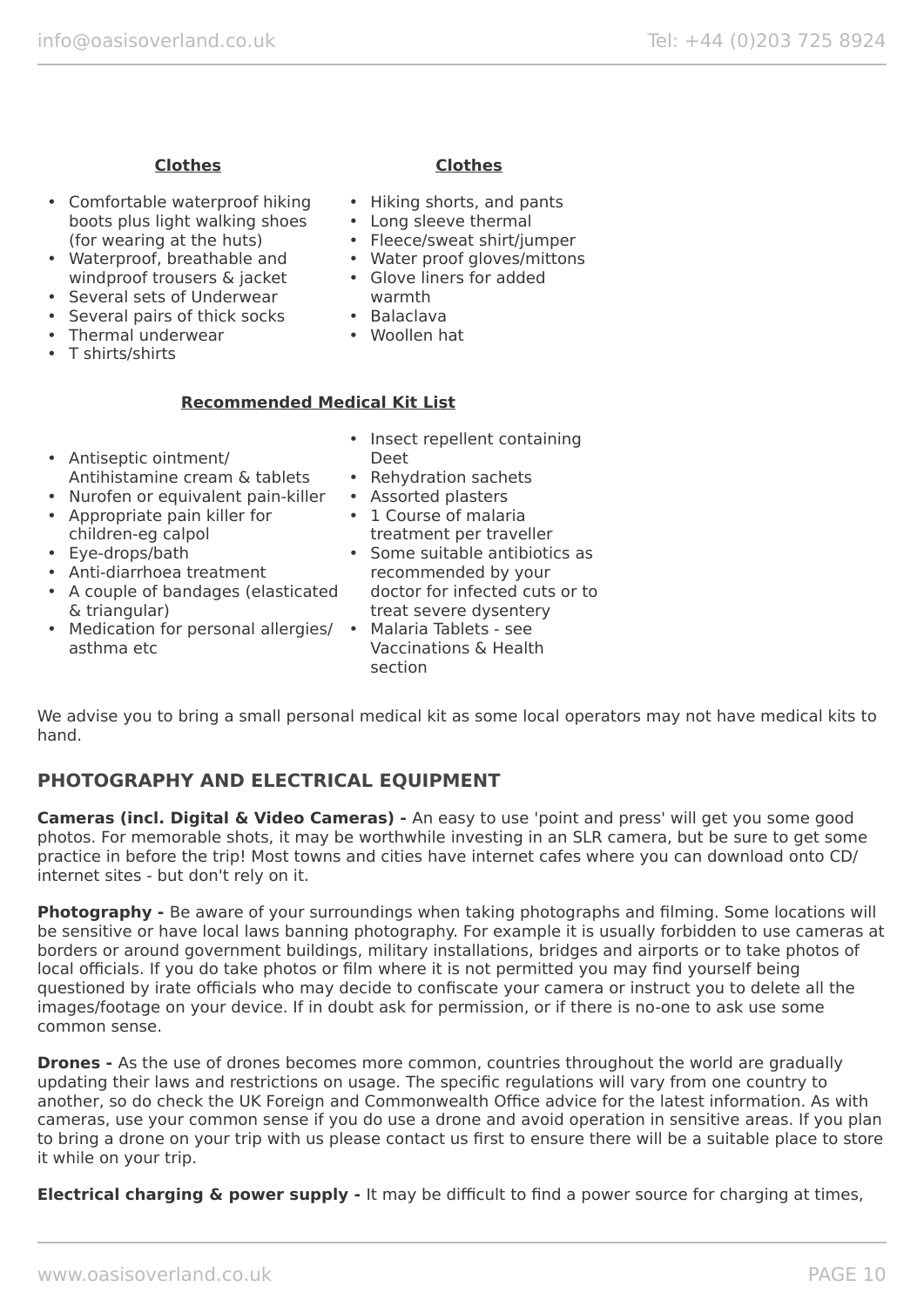so a spare battery is a must. Log onto **[www.whatplug.net](http://www.whatplug.net/)** for information regarding the different electrical plugs and voltage used in each country.

# **CONTACTING HOME**

The internet and WiFi are available in many towns / cities you will visit. Do bear in mind that the connections can be unreliable and will not always be as fast as you are used to at home. If a lot of people try to use the internet at the same time the speed will be slower still, especially if trying to make Skype calls or upload photos / videos. During periods of the trip where we are wild camping, internet will be less common.

Some travellers choose to take an unlocked mobile phone with them and buy local SIM cards in each country, allowing them to use mobile data. If you particularly want or need regular internet access this may be a good option. Telephone calls can be expensive usually £1 to £5 for a three minute call.

**Online Diaries** - A great variety of free "travel blogs" are now available online, they are a good way of keeping relatives and friend up to date with what you are doing and a good place to upload photos, collecting messages as well as keeping a record for yourself.

# **RESPONSIBLE TRAVEL**

#### **Before you go**

- Remove unnecessary packaging before you go waste disposal facilities are often stretched or non existent in the places we visit. To avoid unnecessary pollution of local water supplies take environmentally friendly toiletries with you.
- Why not invest in a wind-up or solar-powered torch or media player before you travel or at least rechargeable batteries.
- Learn some of the local language and read up on the local history/culture before you go. You'll get so much more out of your trip.
- Why not pack some pens/pencils exercise books in your rucksack and they can be donated to a local school or project while you're away. You can also purchase these items cheaply, locally which will help local businesses.
- Take a sturdy water bottle with you from home that you can re-use throughout your trip. We carry large quantities of purified water with us on our Expedition vehicles and it is much better for the environment if you drink this, rather than purchase bottled water along the way. (It also saves you money).
- Water-to-Go: Oasis Overland have partnered with Water-to-Go to help reduce the number of plastic water bottles consumed during a trip. Water-to-Go is a filtration system that eliminates over 99.9% of all microbiological contaminants including viruses, bacteria, chemicals and heavy metals from any non-salt water source. Click here and enter the code OASIS15 to purchase your **[Water-to-Go](https://watertogo.eu/partnerships/oasisoverland/)** products at 15% discount. Water-to-Go will then donate a further 15% to Oasis Overland Charity projects.

#### **While you're travelling**

From experience gained in running trips, we have developed our own practical and manageable environmental policy which all of our crew practice on the trips we operate, and they will share this information with you at the start of your trip. We welcome your input on this, plus any new ideas you may have, to improve our existing procedures. As a guide here's a few tips to bear in mind.

- Don't waste water. It is a scarce resource in many of the places our trips visit. On all our Ultimate and Overland Expeditions we carry large quantities of purified water with us. We encourage you to refill your own water bottles from this supply, rather than purchase bottled water along the way-much more environmentally friendly and saves you money.
- Never buy endangered species or endangered habitat products. Apart from the fact of it being illegal it also encourages the trade to continue.
- Look after and preserve the areas we visit. Be careful about stepping on coral reefs or trekking on undesignated tracks.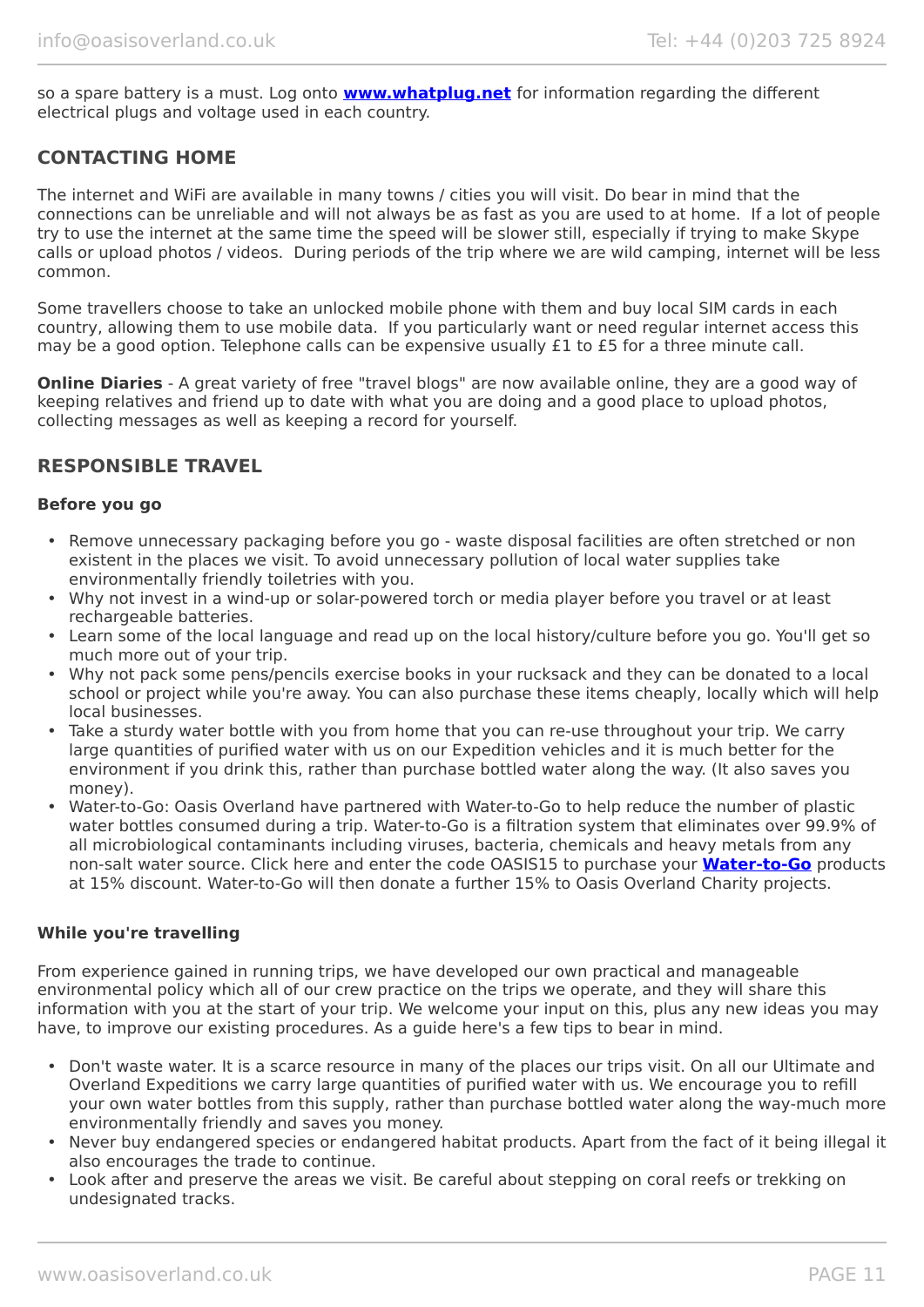- Buy locally made crafts and products helping to support the local economy.
- Don't feel when bargaining that you have to get the cheapest price possible just for the sake of it. Pay what the item is worth to you & don't worry about what someone else has paid.
- Try the local food and drinks this will help to support local farmers and food sellers. Sitting in a local cafe is also a great way to meet local people.
- Dispose of litter appropriately on your trip. This includes cigarette butts. Not only does litter look unsightly it can be lethal to wildlife.
- Where any toilet facilities exist, however unsavoury they might seem to you, they should be used. Where they do not, always bury your waste and make sure it is never near (at least 30m) a water source.
- When game viewing do not encourage your guides to get too close to the wildlife so that their natural behaviour is impeded.
- Respect local customs, traditions and beliefs of the people in the different regions that you travel through.
- Do not take photos of people, ritual events or special places unless you have asked first. Dress appropriately according to local codes and show respect around religious festivals.
- Recycling is almost non-existent in many of the areas and countries we visit we do the best we can with limited resources & space on our vehicles.
- For books dedicated to travelling more responsibly & ethically see: **[www.tourismconcern.org.uk](https://www.tourismconcern.org.uk/)**

**Community Projects** - Oasis are active in raising awareness and providing support to a number of projects and local schools where we believe we can make a positive difference. More information on the **[projects we support](https://www.oasisoverland.co.uk/responsible-travel/charities-we-support)**.

### **SECURITY**

The UK Foreign and Commonwealth Office (FCO) offer country-specific advice, regarding not only security but also entry regulations, local laws and customs and health. We strongly recommend all travellers visit the FCO website, or the equivalent in their home country, to familiarise themselves with local conditions and issues in the countries they plan to visit before committing to a trip with us. You can view their website [here.](https://www.gov.uk/foreign-travel-advice)

If you have any questions at all about the safety or security of your trip, please do not hesitate to contact us and we will be happy to discuss your trip in more detail.

**In cities** - All major cities have their share of petty crime (just like our cities) and sensible precautions need to be taken. Wearing expensive looking jewellery or watches and carrying cameras will draw unnecessary attention to you. Leave valuables such as passports and excess money in your hotel safe (we recommend carrying a copy of your passport details page at all times). You may find a simple money belt is more discreet than a bag. Always be aware of your surroundings and when approached by people you do not know, use your common sense. At night in cities it's best to use a taxi, rather than walking around the streets, single women in particular need to be careful and we would suggest that it is safer to be in a group.

Oasis does not take responsibility for clients' personal items and we advise you to not take items of value that are not essential for the journey.

### **ADDITIONAL INFORMATION**

Africa is a fascinating continent to visit with your family. However, it must be remembered that Tanzania is a developing country that employs different health and safety standards or travel / accommodation standards than you may be used to in your home country. Please read the Family Information below carefully, in order to help you thoroughly enjoy your trip in a safe manner. For the majority of your trip you will be camping and some of the points below relate to hotel accommodation. They will not be so relevant if you are spending the night under canvas!

**Balconies:** Balcony heights and the distance between the rungs may vary considerably across accommodations, and may differ to UK safety standards. Take care around balconies and never let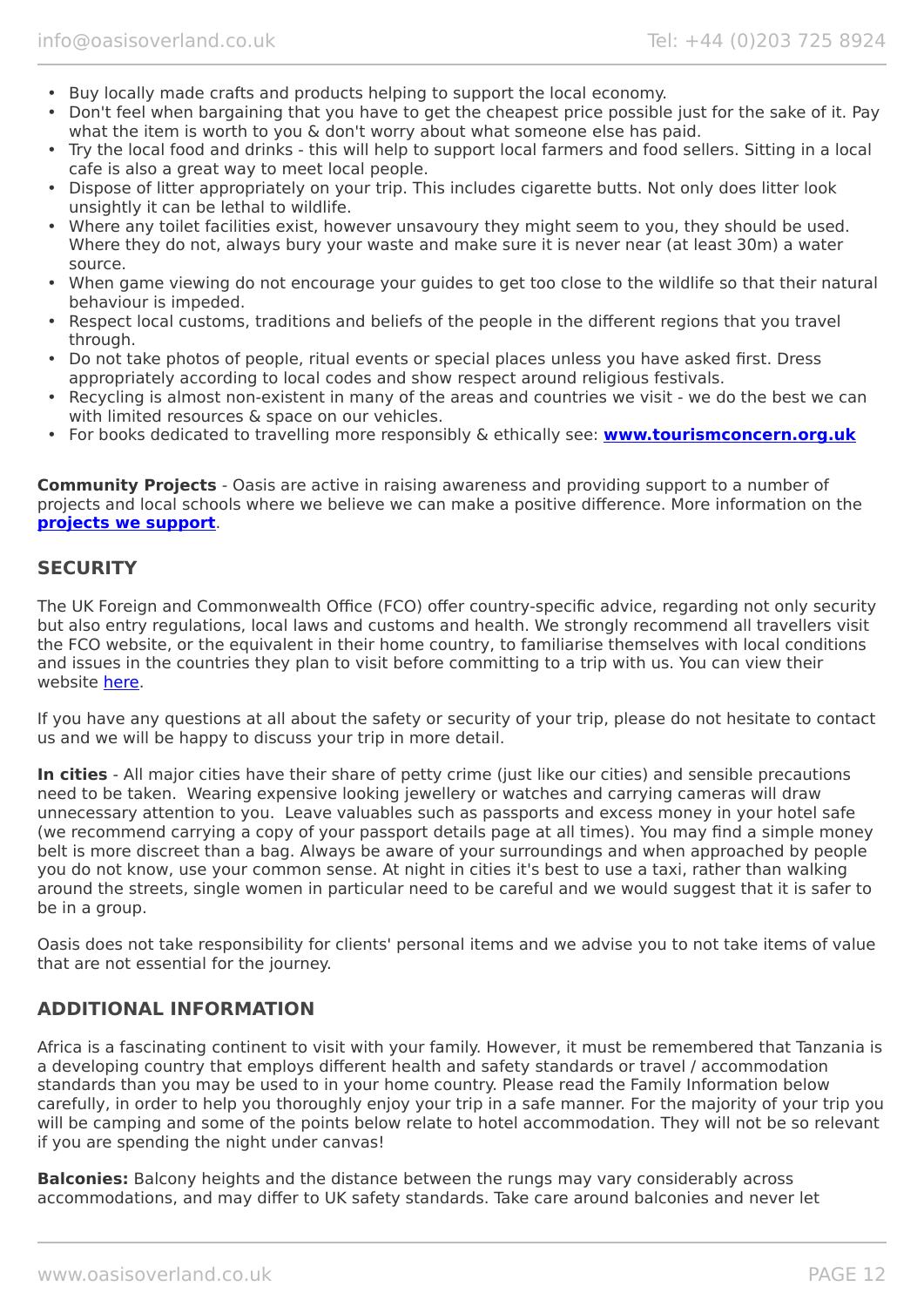children go unattended on high balconies. If you are unhappy about a balcony height you should request an alternative room.

**Swimming Pools:** Almost all swimming pools **WILL NOT** have life guards, depth markings, fences, or non-slip services around them. Make sure you familiarize yourself with the layout and depth of each pool. Check for any hidden / submerged objects. Do not dive / allow children to dive or jump in unless you have checked that the pool is deep enough. You must watch children carefully at all times.

**Sun Safety:** The East African sun can be fiercely hot so please make sure you, and especially your children, are well protected with clothing, a wide-brimmed hat, and high factor sun cream. Even during the winter months it is important to take care during the midday heat, as the cooler wind can lead you to think the sun is not too strong**.**

**Food & Drink:** Always wash your hands before eating – Anti-bacterial hand wash is useful to carry with you. Your guide will recommend good quality local restaurants. Keep yourself, and especially children, well hydrated to avoid sunstroke. If sickness does occur, let your guide know immediately and they can arrange for you to see a doctor if necessary.

**Fire Safety:** When you arrive at a hotel, take a moment to familiarize yourself with the fire procedures, your escape route, and the nearest fire exit. This is especially important if staying at a hotel which is more than 2 stories high. Keep a torch within reach at your bedside.

**Trips & Slips:** Signs and warnings of wet floors, uneven steps, holes, or other trip hazards are unlikely to be present. Watch your step and instruct your children accordingly**.**

**General Safety:** Your guide will keep you informed of any important issues. Don't leave any money, Credit Cards, or other valuables in your hotel room unless it has a safe. If not, use safe-deposit boxes in reception, or leave your valuables in the truck safe.

**Electrical Appliances:** Take care when using any electrical appliance. Use the correct adapters and/or converters when using your own appliances.

**Activities & Excursions:** On this trip there are opportunities to indulge in some great optional excursions local safety standards that apply to these excursions may not be the same as in your home country. Use your common sense, and if you feel uneasy about anything do not take part in the excursion and inform your Guide.

# **WHAT TO EXPECT**

# **LIFE ON THE ROAD**

#### **Oasis Representatives & Local Guides**

On your Kilimanjaro trip you will be accompanied throughout by an experienced Guide who is experienced and has climbed with people of all different fitness and skill levels. There will also be porters and cooks travelling ahead of you carrying your luggage / and preparing hearty meals for you every day.

#### **Accommodation & Transport**

In Moshi you will be staying at Honey Badger lodge before and after your climb, and whilst on your Kilimanjaro climb you will be camping or staying in basic huts on the mountain. Transport to and from the mountain will be in a 4x4 mini van with your porters and guides.

#### **Food & Drink**

Tap water is not always safe to drink but bottled water is widely available. Sodas beer, wine and local spirits are cheap and easily available at your hotel and in Moshi, whilst on your climb drinking water is